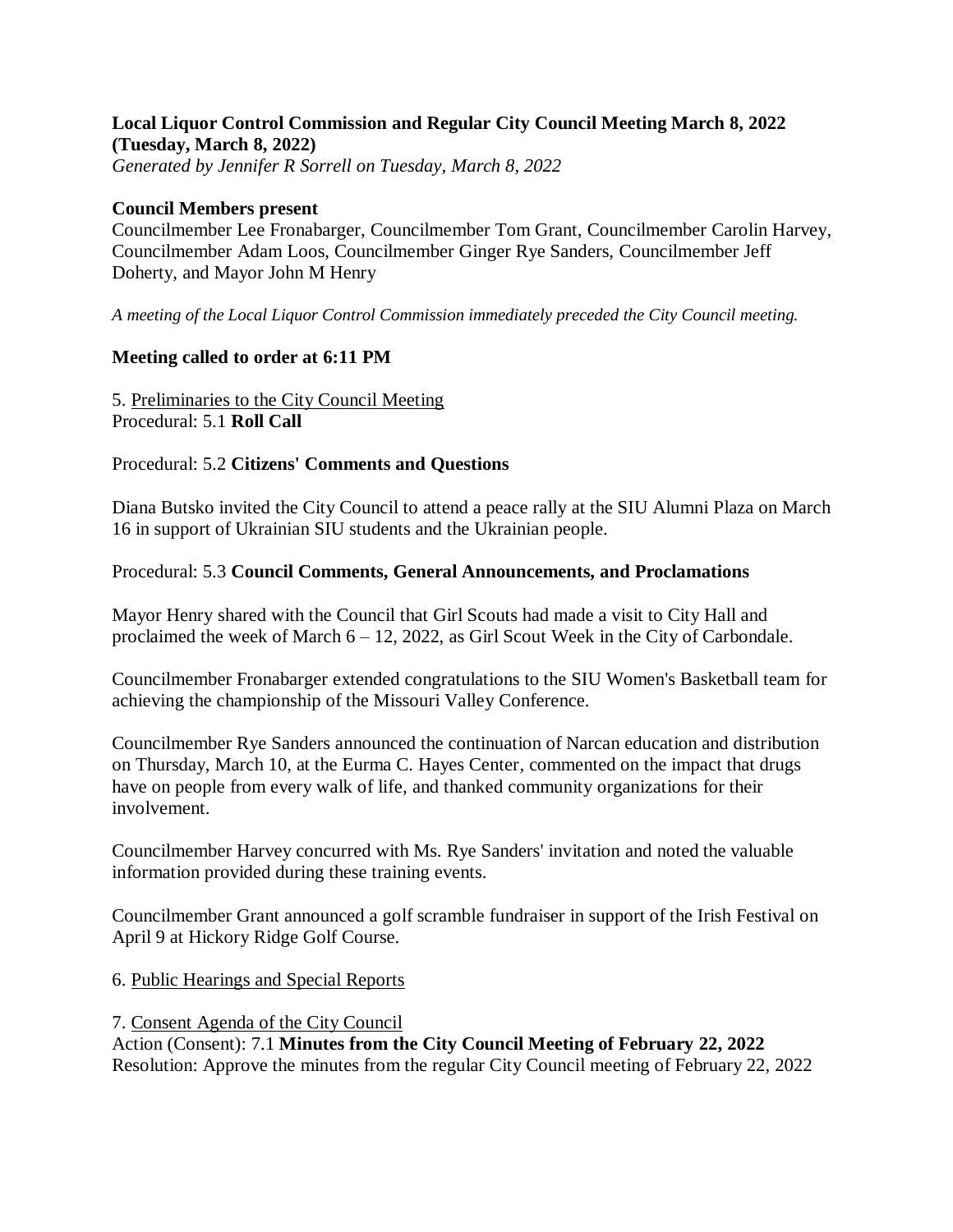## Action (Consent): 7.2 **Approval of Warrant for the Period Ending: 02/18/2022 for the FY 2022 Warrant 1427 in the Total Amount of \$2,100,822.79**

Resolution: Accept the following report of payments made for the period ended: 02/18/2022 totaling \$2,100,822.79

# Action (Consent): 7.3 **Approval of Wells Fargo Warrant for the Period Ending 01/31/2022 FY 2022 Warrant # WF 01/2022 in the amount of \$120,045.78**

Resolution: Accept the following report of payments made for the period ended: 01/31/2022 totaling \$120,045.78

Action: 7.4 **Award the Purchase of Three (3) F-150 Hybrid Vehicles from Vogler Ford of Carbondale, Illinois in the Amount of \$138,000; and Award the Purchase of Two (2) F-150 Lightning Electric Vehicles to Feldman Ford of Detroit, Michigan in the Amount of \$106,956**

# *Pulled by J. Doherty*

Action (Consent): 7.5 **Resolution to Participate in a Cost-Sharing Agreement with the Illinois Department of Transportation to Provide \$9,660 in Matching Funds for IDOT Project "Carbondale ADA Improvements with Pushbuttons at Giant City Road"** Resolution: Approve the Resolution to participate in a cost-sharing agreement with IDOT to provide \$9,660 in matching funds for an ADA improvements project at Giant City Road

## Action (Consent): 7.6 **Resolution Authorizing the City Manager to Enter into an Economic Development Tax Increment Financing Agreement with Helen L. Wallace, Inc for a Redevelopment Project at 317 East Main Street**

Resolution: Approve a Resolution Authorizing the City Manager to Enter into an Economic Development Tax Increment Financing Agreement with Helen L. Wallace, Inc for a Redevelopment Project at 317 East Main Street

## Action (Consent): 7.7 **Award of Contract for the Central Laboratory and Water Plant Office Security Upgrades (CIP No. PB2004) to J & L Robinson Development & Construction Co., Inc. of Carbondale, Illinois in the Amount of \$185,900** Resolution: Award of Contract for the Central Laboratory and Water Plant Office Security Upgrades (CIP No. PB2004) to J & L Robinson Development & Construction Co., Inc. of Carbondale, Illinois in the Amount of \$185,900

Action (Consent): 7.8 **Approval of Consent Agenda Items** Resolution: Approve all Consent Agenda items not pulled for separate consideration

Additional detail pertaining to item 7.5 was provided.

Nick Smaligo inquired if there was to be discussion during this meeting or a future meeting about an article published by WSIL relating to expenditures for security camera installation. City Manager Williams and Mayor Henry offered clarification about an article published by WSIL which contained inaccurate information.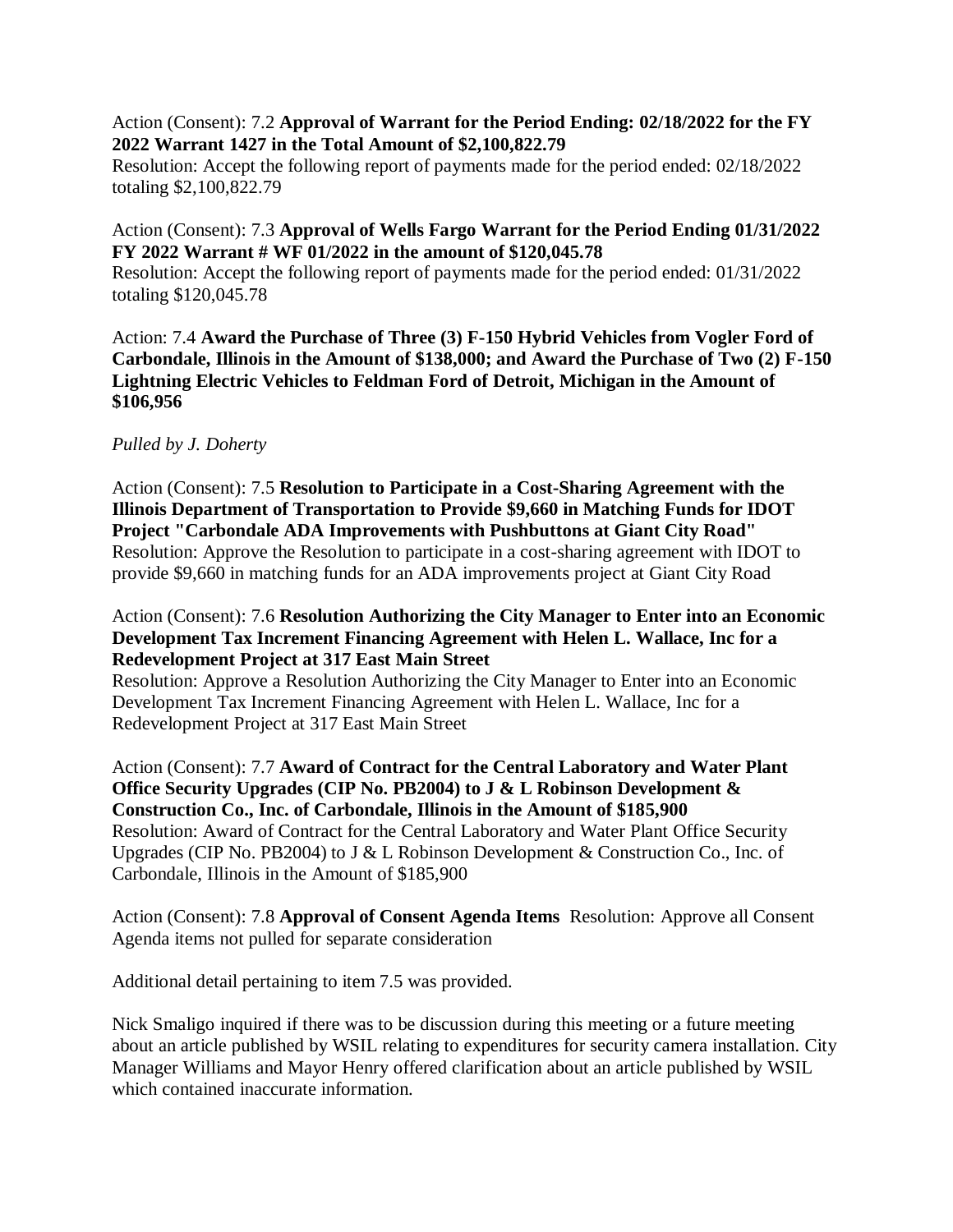MOTION: Approve all Consent Agenda items not pulled for separate consideration

Motion by Adam Loos, second by Carolin Harvey. Final Resolution: Motion Carries Yea: Lee Fronabarger, Tom Grant, Carolin Harvey, Adam Loos, Ginger Rye Sanders, Jeff Doherty, John M Henry

## Action: 7.4 **Award the Purchase of Three (3) F-150 Hybrid Vehicles from Vogler Ford of Carbondale, Illinois in the Amount of \$138,000; and Award the Purchase of Two (2) F-150 Lightning Electric Vehicles to Feldman Ford of Detroit, Michigan in the Amount of \$106,956**

A technical correction relating to the dollar amounts in the recommended action was noted. There was discussion about bids for electric vehicles from Detroit and Carbondale, the difference between the bids, whether to award the contract to a local bidder or the lowest bidder, pulling the item for future action with a direct purchase instead of the formal contract procedure, avoiding the appearance of impropriety by awarding the bid to the lowest bidder or changing the Code, a suggestion to table or postpone the bid, and what the process would be if the vote for the electric vehicles fails.

MOTION: Award the purchase of vehicles from Vogler Ford of Carbondale, Illinois in the amount of \$138,000

Motion by Adam Loos, second by Lee Fronabarger. Final Resolution: Motion Carries Yea: Lee Fronabarger, Tom Grant, Carolin Harvey, Adam Loos, Ginger Rye Sanders, Jeff Doherty, John M Henry

Jason Grenman raised an issue not germane to the motion on the floor.

MOTION: Award the purchase of vehicles from two F-150 lightning electric vehicles of Feldman Ford of Detroit, Michigan in the amount of \$106,956

Motion by Adam Loos, second by Tom Grant. Motion Fails Yea: Tom Grant, Carolin Harvey, Adam Loos Nay: Lee Fronabarger, Ginger Rye Sanders, Jeff Doherty, John M Henry

City Manager Williams again clarified what discussion would be occurring during this meeting versus the information posted on Twitter, indicating that two separate items appear to have been conflated. Council noted that there had not been a budget or action on the SIU program to address violence, and inquired about when any action might come back before the Council relating to surveillance cameras. Matters relating to the Open Meetings Act were raised.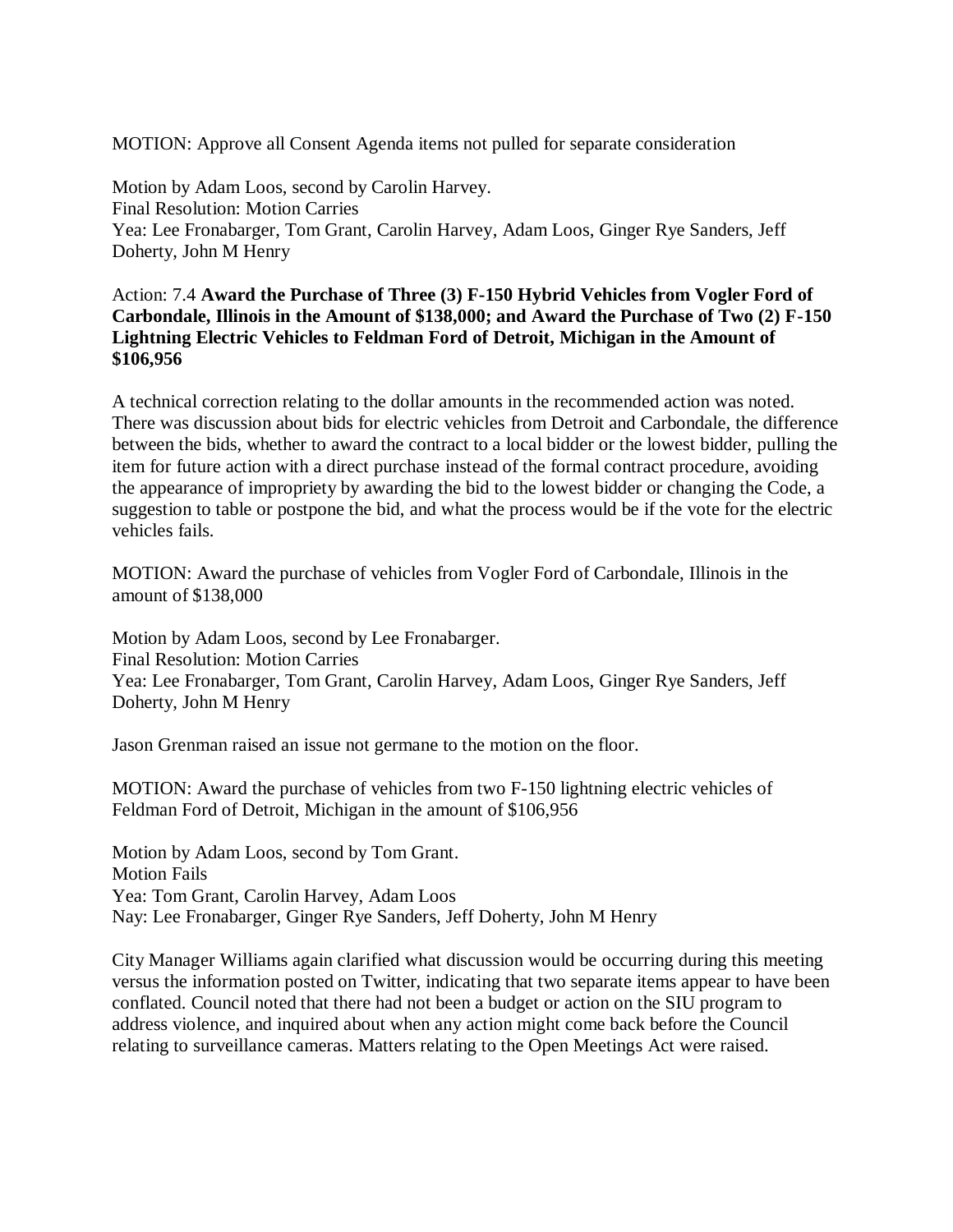## 8. General Business of the City Council

# Action, Discussion: 8.1 **Discussion and Approval of the Termination of Leases to the Carbondale Park District for Evergreen Park and the Super Block**

Council noted that this topic had previously been discussed and inquired if we had heard back from the Park District; gave clarification about ownership of the Splash Park being owned wholly by Park District; clarification about ending term of leases for Evergreen Park (through 2066) and the Super Block which expires later this year; clarification of which areas of the Superblock would not be included, specifically properties owned by or leased by the School and Park District; question about the repercussions if the leases are terminated and if the City will go into the recreation business, noting that the City is already short-staffed. It was noted that the bulk of maintenance is done by contract, but that the City is already in the Park District business, but additional staffing for booking tournaments and events would be needed. Council remarked on the history of issues with booking tournaments, the revenue potential of such tournaments, and shared their opinions regarding whether it would be better for the City to manage the parks. Council inquired about when the Park District would receive the lease termination notices.

Carlton Smith inquired about whether the proposed action included Attucks Park, whether there would be a reduction of taxes since services would be cut, and concern about a loss of jobs resulting from these proposed changes.

MOTION: Approve the termination of the leases for Evergreen Park and the Super Block.

Motion by Adam Loos, second by Lee Fronabarger. Final Resolution: Motion Carries Yea: Lee Fronabarger, Tom Grant, Carolin Harvey, Adam Loos, Jeff Doherty, John M Henry Nay: Ginger Rye Sanders

### Action: 8.2 **Amend the Application Process for American Rescue Plan Funding**

There was discussion about why the new deadline was in August which was relating to the May budget meetings and only one meeting in July.

MOTION: Amend the application process for ARPA funding and approve the proposed timeline.

Motion by Adam Loos, second by Carolin Harvey. Final Resolution: Motion Carries Yea: Lee Fronabarger, Tom Grant, Carolin Harvey, Adam Loos, Ginger Rye Sanders, Jeff Doherty, John M Henry

# Action: 8.3 **Approve FY2022 Purchases and an Ordinance Authorizing a Budget Adjustment to Increase FY2022 Expenditures in the Amount of \$172,610 for the Purchase of Equipment**

Council inquired whether the equipment for Fire and Police could be paid with ARPA funding, and there was a suggestion to do so and save the general funds as rainy day funds. There was a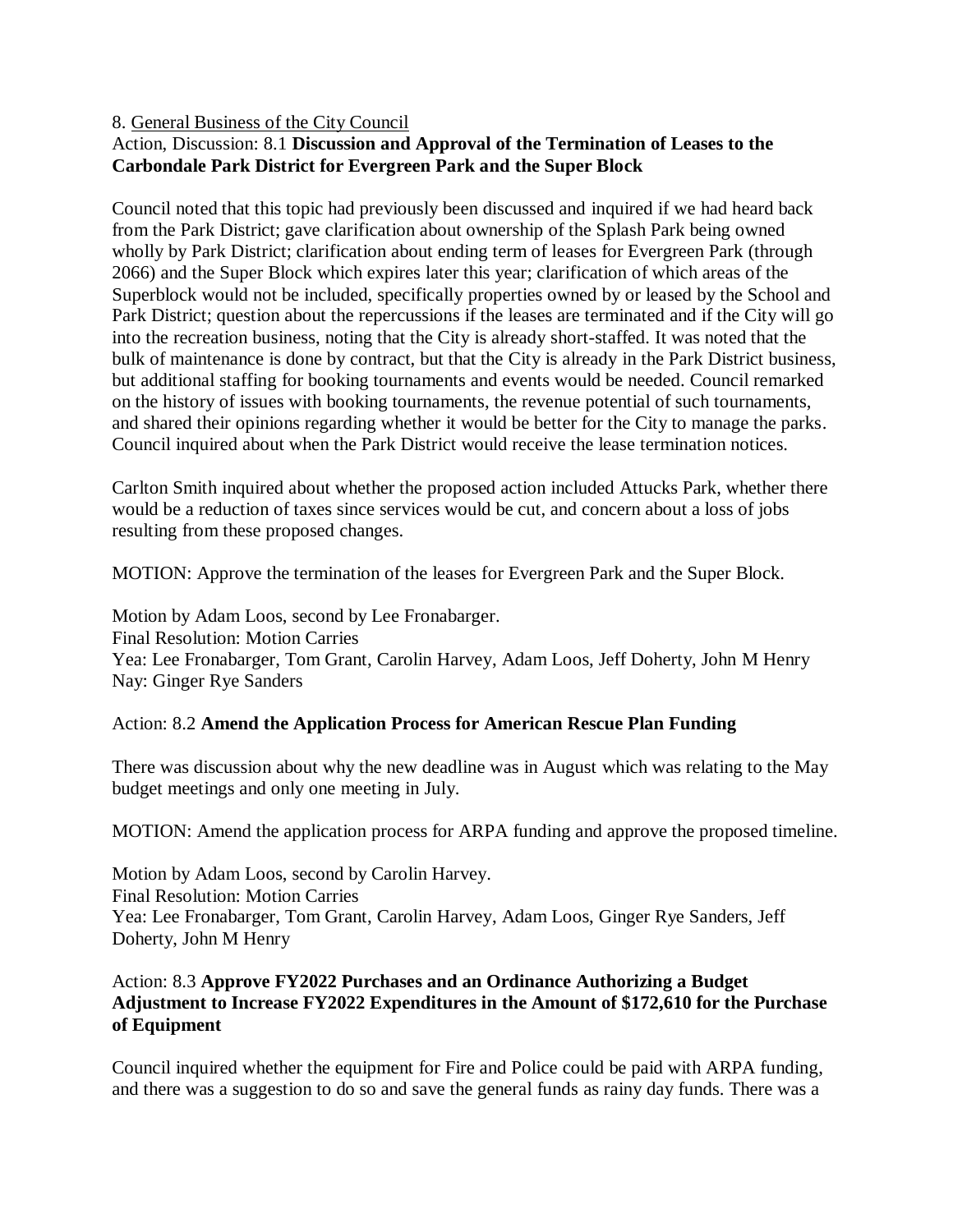question about the total and if there were body cameras included in the equipment purchases for the Police Department and taking proactive steps to implement body cameras in advance of the compliance date. There was a suggestion to amend the motion to utilize ARPA funds in lieu of General Fund monies.

Discussion between the Public and Council about whether to have discussion about the surveillance camera issue raised earlier in relation to a WSIL article was held. There were comments on both sides of the issue, both for and against, as well as recommendations about when and how to have that discussion.

Jason Grenman advised that it was not illegal to discuss new items per the Open Meetings Act; City Attorney Snyder provided clarification about what is and is not permissible.

Nick Smaligo commented on the cost for the VR Training Simulator requesting additional information and noted the surveillance hardware camera upgrades making the questions that the audience has relevant.

MOTION: Approve FY2022 Purchases and an Ordinance Authorizing a Budget Adjustment to Increase FY2022 Expenditures in the amount of \$172,610 for the Purchase of Equipment removing the surveillance camera upgrades from the purchase.

Motion by Jeff Doherty, second by Tom Grant. Final Resolution: Motion Carries Yea: Lee Fronabarger, Tom Grant, Carolin Harvey, Adam Loos, Ginger Rye Sanders, Jeff Doherty, John M Henry

# Discussion: 8.4 **City Council Discussion of Architectural Design Standards to be Applied to Initiatives Such as Residential TIF**

Staff requested feedback on specific matters that the City Council would like them to make a focus.

Council indicated that this proposal was a good stopgap measure to address how zoning applies to older parts of Carbondale; noted their concern that this is not a substitute for needed zoning changes; providing fixes in an overlay to make legally nonconforming structures legal; addressing architectural design standards with the currently adopted preservation guidelines; a suggestion to look at Champaign's zoning code which utilizes visual references as an aide to the public; concern about historic structure designation standards being applied to homes that aren't necessarily historic; concern about the limiting effects of such architectural design standards; differing opinions as to what the City will subsidize versus what the City will allow; a suggestion to utilize the currently adopted building code in conjunction with the adoption of an overlay; comments about the public's responses to prior zoning change proposals; and discussion about whether to keep hard and fast prohibitions or to allow flexibility for housing rehabilitation.

Jane Adams noted her approval of the guidelines being highlighted again, that there were few